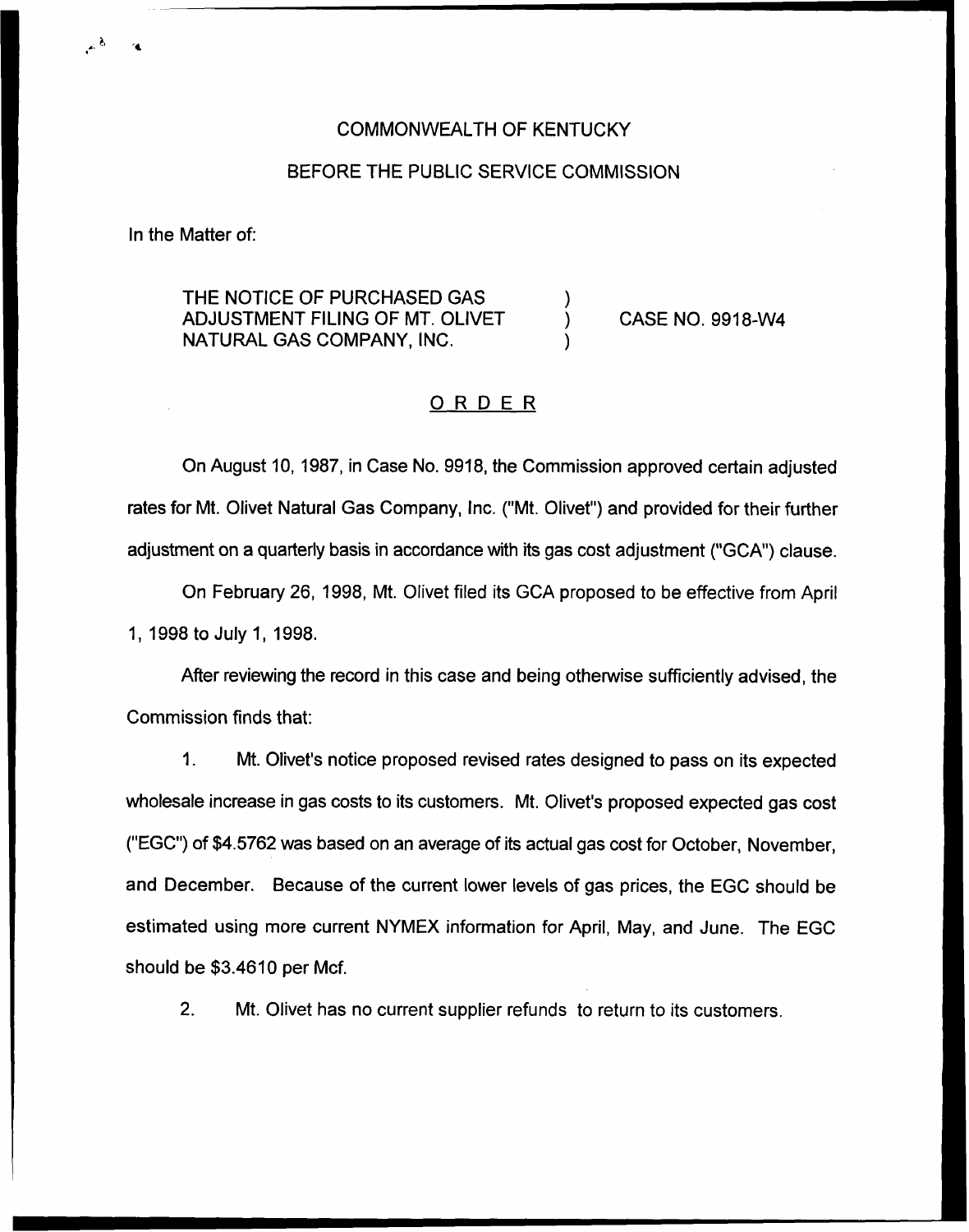3. The notice set out a current quarter actual adjustment ("AA") of (24.48) cents per Mcf to reconcile gas cost from October, November, and December 1997. The total AA of (31.68) cents per Mcf reflects the current over-collection as well as under- and overcollections from previous quarters.

4. These adjustments produce a gas cost recovery rate of \$3.1442 per Mcf, 30.30 cents per Mcf less than the prior rate.

5. The rate adjustments in the Appendix to this Order are fair, just, and reasonable, in the public interest, and should be approved with gas supplied on and after April 1, 1998.

IT IS THEREFORE ORDERED that:

1. The rates proposed by Mt. Olivet are denied.

2. The rates in the Appendix to this Order are fair, just, and reasonable, and are effective for gas supplied on and after April 1, 1998.

3. Within 30 days of the date of this Order, Mt. Olivet shall file with this Commission its revised tariffs setting out the rates authorized in this Order.

Done at Frankfort, Kentucky, this 31st day of March, 1998.

# PUBLIC SERVICE COMMISSION

B. Og. Helfon Chairma

Vice Chairm<u>í</u>an

**ATTEST** Executive Director Commissioner